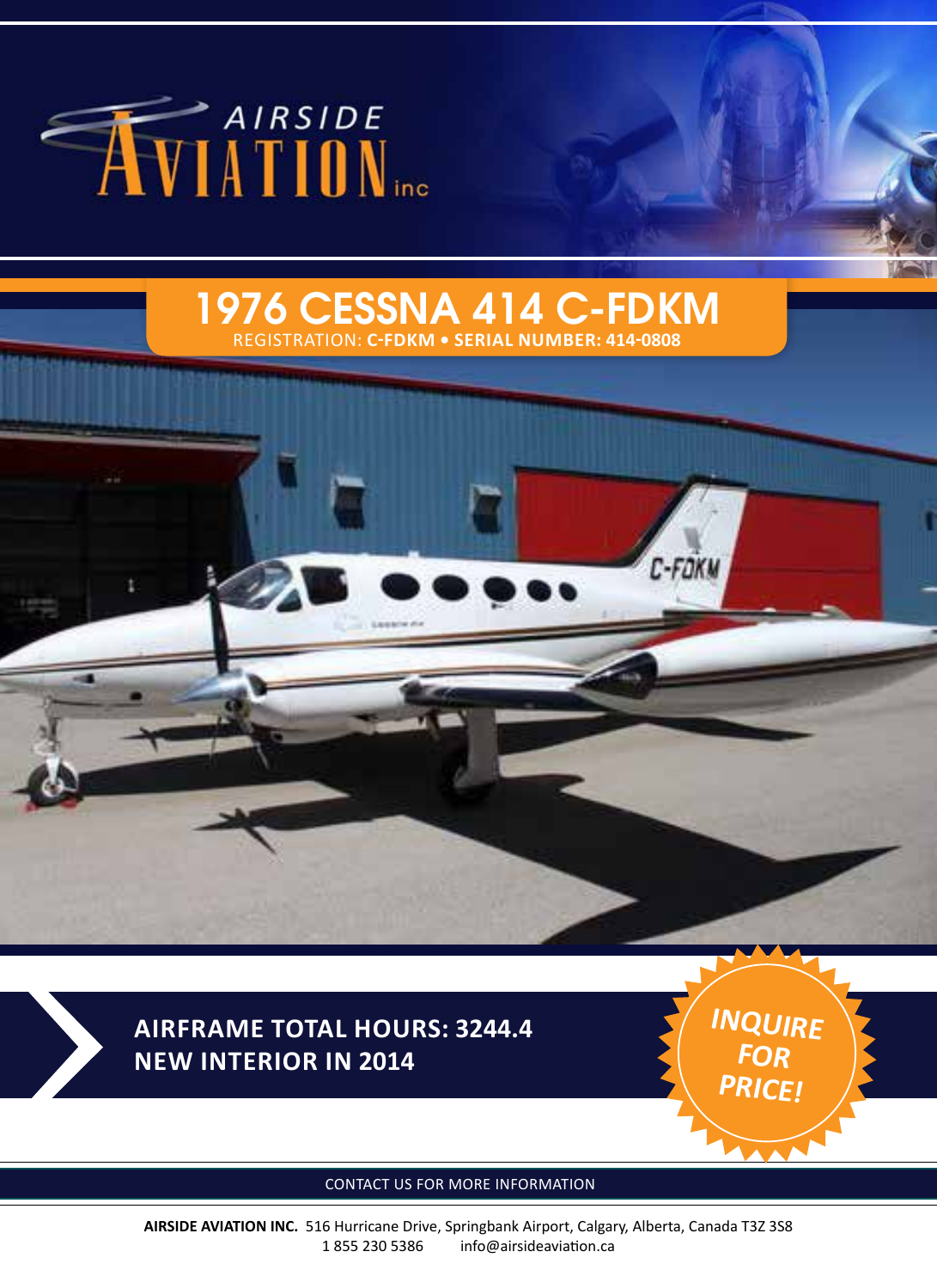

516 Hurricane Drive, Springbank Airport, Calgary, Alberta, Canada T3Z 3S8 1 855 230 5386 nfo@airsideaviation.ca







Engine Model: **Continental TSIO-520-JBcNB** Multiple Engines and Props : LEFT: **106.4** RIGHT: **106.4** LEFT: **106.4** RIGHT: **106.4** Engine Serial: **533002**

CONTACT US FOR MORE INFORMATION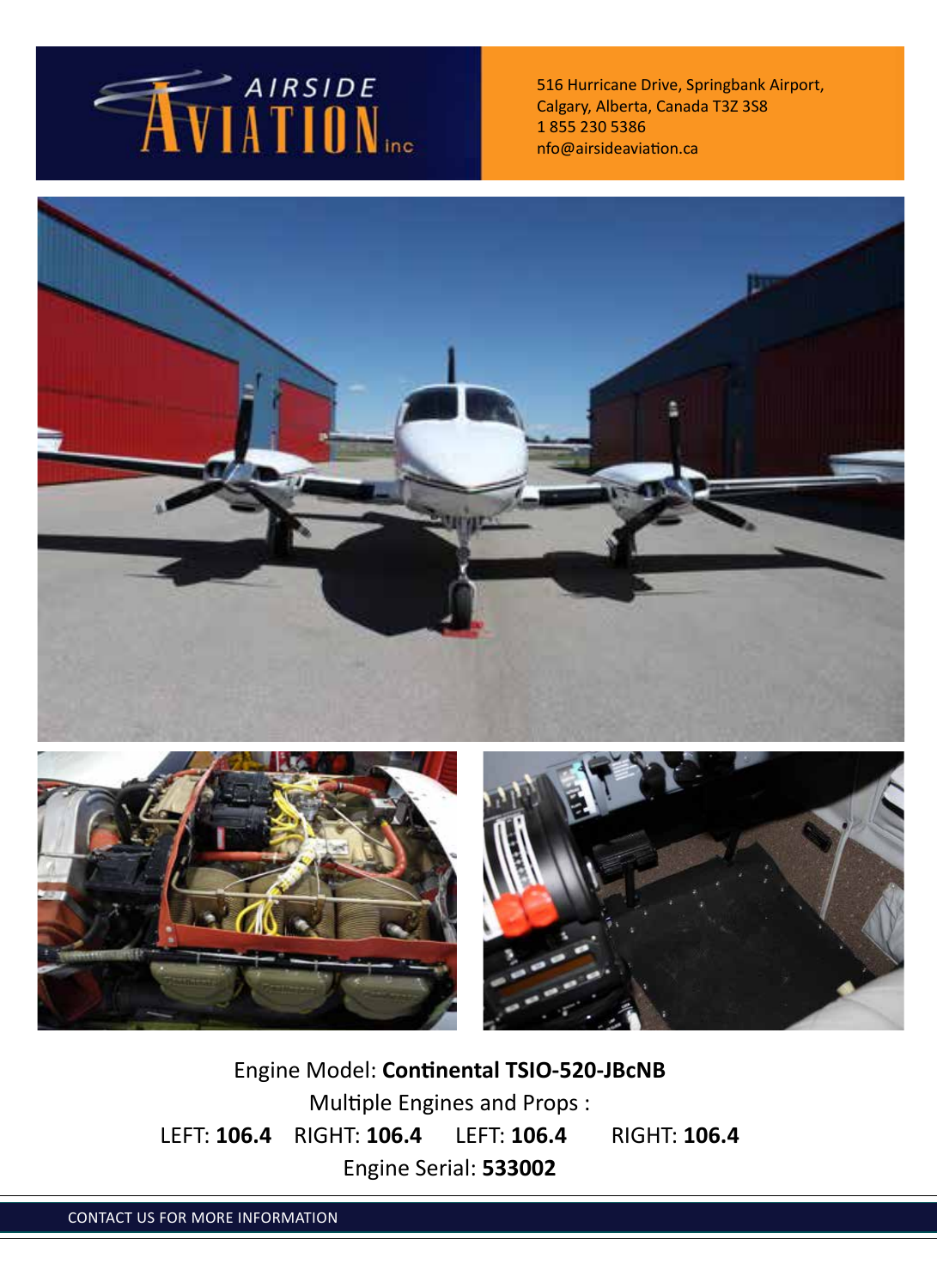







516 Hurricane Drive, Springbank Airport, Calgary, Alberta, Canada T3Z 3S8 1 855 230 5386 nfo@airsideaviation.ca

## **AVIONICS**

GPS Nav/Comm GTN-750 and GPS Nav indicator with GPS Antenna just installed KLN 90B KY196 Comm KN52 Nav KT74 Xpdr Mode S KN62A DME KR87 ADF KCS 55 Compass System S-Tec 65 Autopilot Shading Fuel Flow Kannad 406 ELT w/GPS USB Charging Ports TAWS- Terrain Awareness and Warning System TCAS- Traffic Collision Avoidance System Storm scope Colour weather radar Power PAC Spoilers installed 2014 Keith's Air Conditioning installed 2014 Tail Flood Lights LED Nav/Strobe/Landing/Taxi lights Micro Vortex Generators Full Deice w/ Alcohol windshield Stainless Fastener Kits Nacelle Fuel Tanks 200 Gal Fuel Audio playback Six place audio plugins Intercoolers Backup Oxygen with six place oxygen Tinted windows Chart View Dual Deice lights American Aviation Intercooler Cleveland Brakes Medeco Locks Heavy duty alternators Extended exhaust stack Rosen visors

Customer records, airtime log and engineer records available on request.